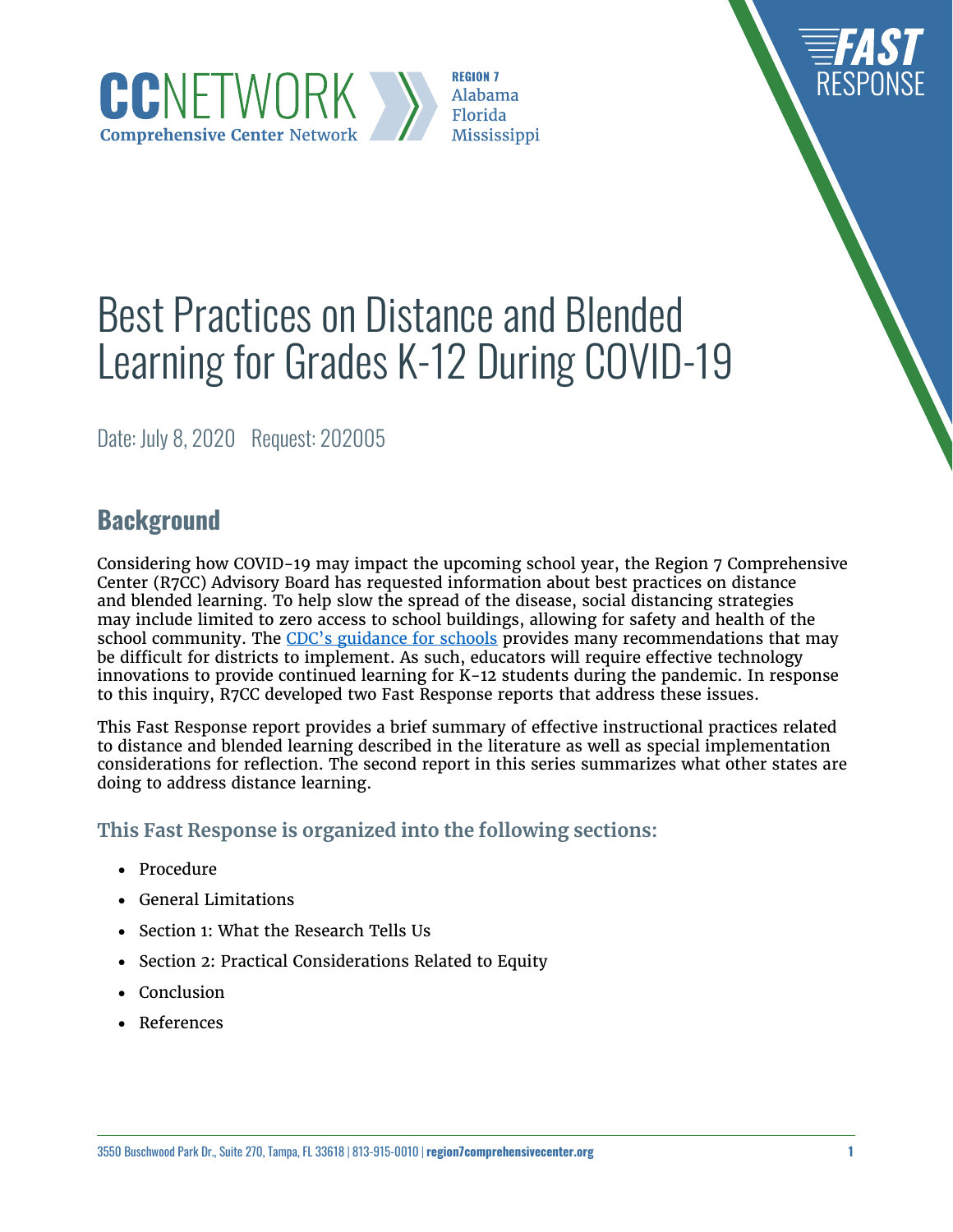



## **Procedure**

To locate resources for this report, the R7CC Fast Response team conducted online searches across three primary databases (ERIC, IES, and Google Scholar). For inclusion in this report, the team selected and reported on two journal articles and nine online reading and math programs that meet the What Works Clearinghouse standards. We used these criteria for inclusion: (a) publication date within the past 10 years, unless they were perceived as seminal works by the research team; (b) initiatives, programs, and studies that produced statistically significant, positive effects; and/or (c) content relevant to the client's topics of interest. Detailed information on the selected resources is provided in Section 1 of this report. Section 2 provides consideration questions and four relevant online resources.

## General Limitations

As with many topics in education, there is a limited research base of information on K-12 distance and blended learning. More research is conducted at the post-secondary level in terms of effective practices for distance learning, given K-12 schools are typically provided in the brick and mortar setting. As noted, however, several online programs cited in this report have met the What Works Clearinghouse Standards Without Reservations.

# Section 1 What the Research Tells Us

## **Publications**

In his book chapter *Practical guidelines for creating online courses in K-12 education*, Journell (2015) offers practical guidelines in online instruction for high school teachers and district administrators. *One key principle is to avoid the common mistake of transferring face-to-face instruction to an online setting instead of capitalizing on the digital experience. There are five steps* described in the chapter to support educators with implementing online instruction.

- 1. Deciding to use a synchronous or asynchronous approach.
- 2. Choosing a learning management system (e.g., open source or commercial).
- 3. Developing a solid and accessible course with users in mind by
	- creating an easy filing system,
	- using compatible files such as PDFs,
	- using Universal Design for Learning for accessibility (e.g., students with disabilities and English learners), and
	- maintaining a consistent instructional design (e.g., teacher expectations and established routines).
- 4. Creating engaging assignments (e.g., using podcasts, video, group work, Webquests).
- 5. Assessing student participation and learning.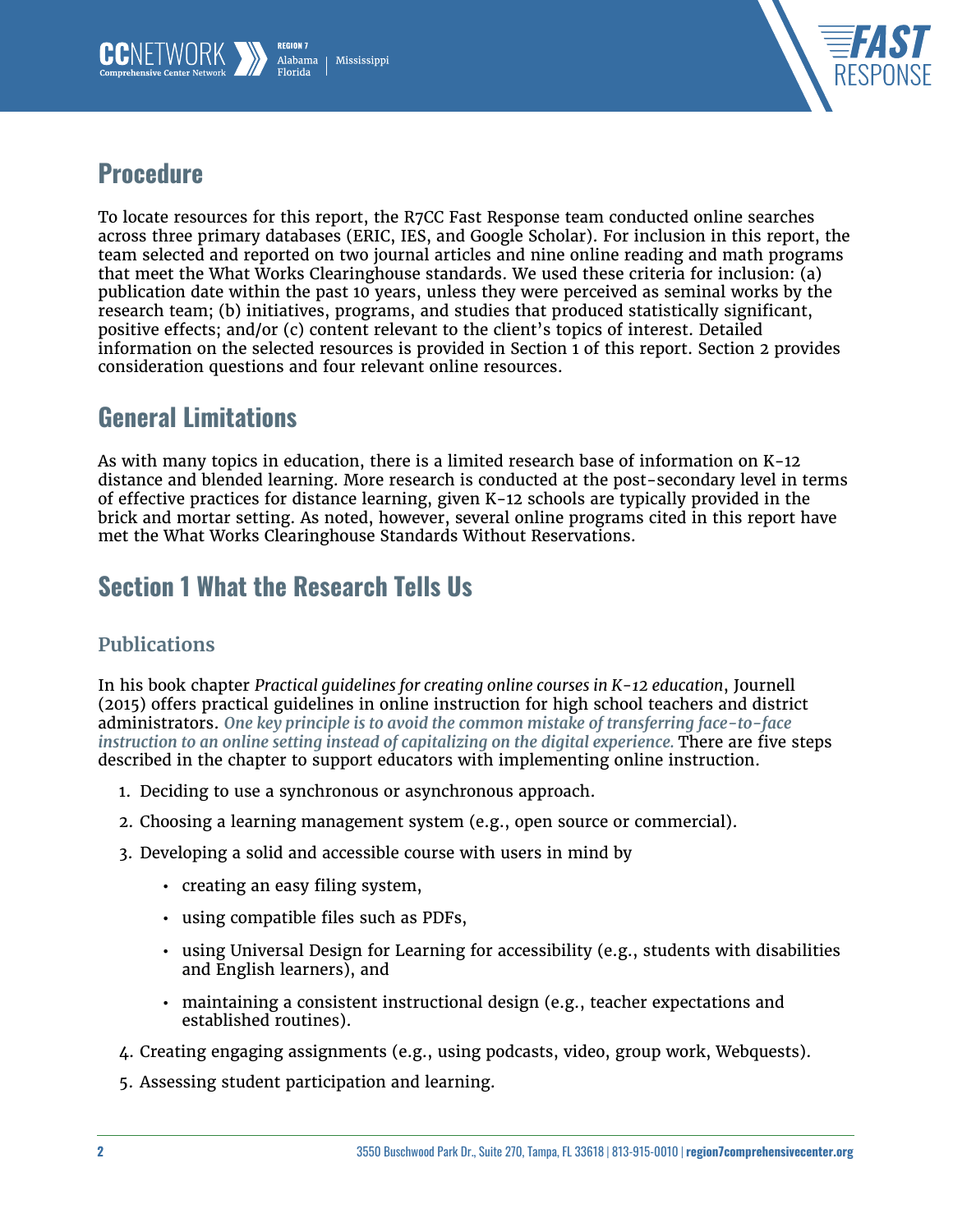



Pulham and Graham (2018) summarize, compare, and contrast K-12 online learning and blended learning teaching competencies in this literature review. In online learning, students receive their instruction from a distance, while blended learning is the integration of in-person and online learning. *The authors argue that researchers and practitioners need to develop awareness of competencies teachers need for distance learning to be effective.* Below in Figure 1 is a summary of teacher competencies for blended learning.



*Figure 1.* Important competencies for blended learning (Pulham & Graham, 2018)

## **Effective programs meeting What Works Clearinghouse standards**

#### *Nine online programs demonstrated positive or potentially positive effects using the What Works*

*Clearinghouse (WWC) standards.* Table 1 presents all nine programs and includes appropriate grade level, number of studies meeting WWC standards without reservations, average effect size, and measure. The programs are organized in the table by decreasing effect size. In order to provide comparable effect sizes, the WWC uses percentiles. They can be interpreted that the program Access to Algebra I, for example, results in a 25 percentile increase for a student at the 50<sup>th</sup> percentile. For mathematics, there exists at least one program at every grade level to improve student achievement from Kindergarten to Grade 11. Likewise, for reading, at least one program exists at every grade level for students from Pre-Kindergarten through Grade 12.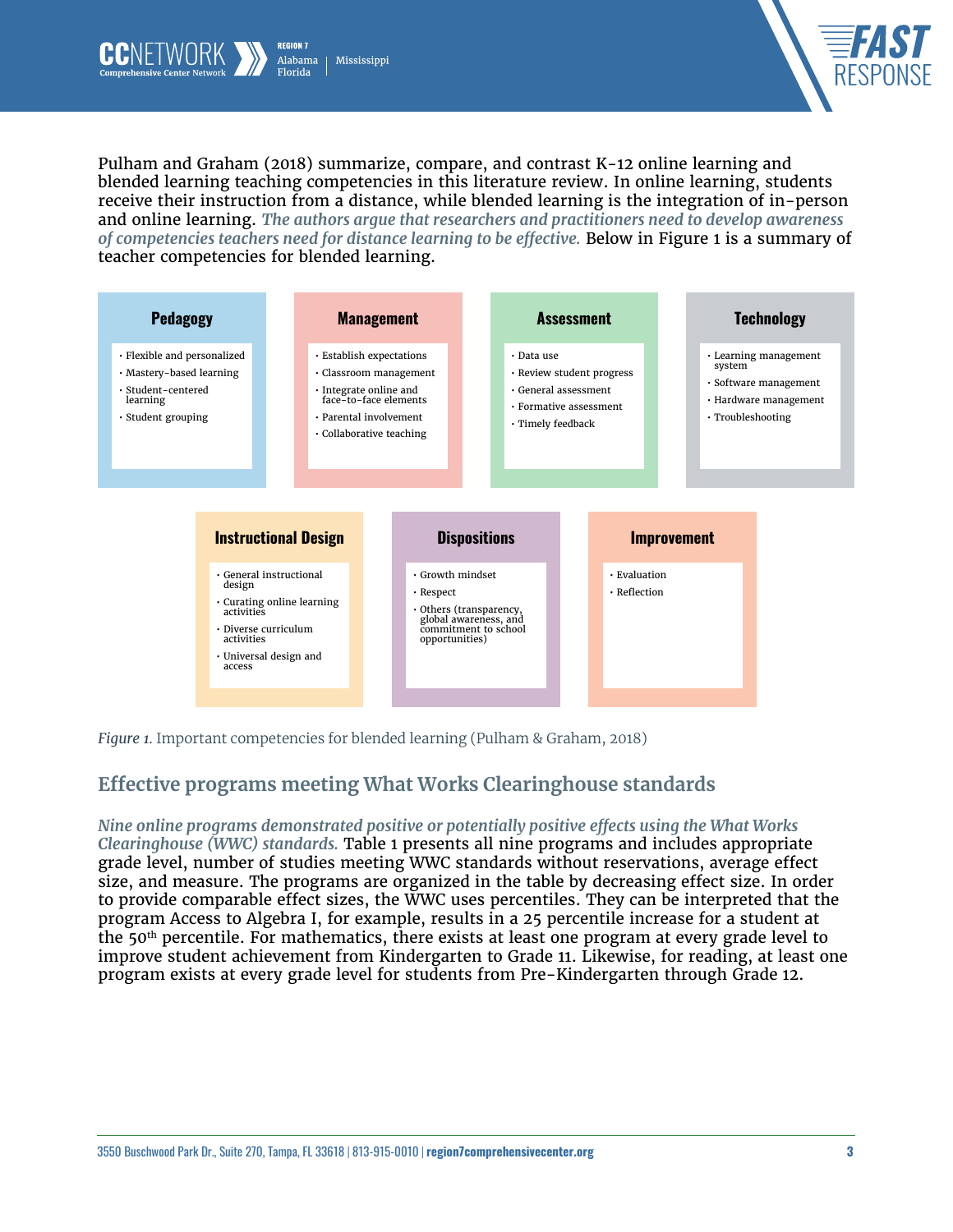



| Subject<br>Area | Program                                       | <b>Grades</b>  | <b>Studies meeting</b><br>WWC Standards <sup>1</sup> | <b>Average Effect Size</b><br>(Percentiles) | Measure                                                                |
|-----------------|-----------------------------------------------|----------------|------------------------------------------------------|---------------------------------------------|------------------------------------------------------------------------|
| Math            | Access to Algebra I                           | 8              | $\mathbf{1}$                                         | 25                                          | Advanced course taking,<br>posttest                                    |
|                 | Odyssey Math                                  | $K-8$          | $\overline{2}$                                       | 16                                          | Algebra skills                                                         |
|                 |                                               |                |                                                      | 12                                          | TerraNova math<br>achievement                                          |
|                 | <b>ASSISTments</b>                            | $\overline{7}$ | $\mathbf{1}$                                         | 7                                           | General math achievement                                               |
|                 | <b>DreamBox</b><br>Learning                   | $K-5$          | $\mathbf{1}$                                         | $\overline{4}$                              | General math achievement                                               |
|                 | <b>Texting Parents</b>                        | $6 - 11$       | $\mathbf{1}$                                         | $\mathbf{1}$                                | General math achievement                                               |
| Reading         | <b>Headsprout Early</b><br>Reading            | PreK           | $\mathbf{1}$                                         | 22                                          | Oral reading fluency, print<br>knowledge                               |
|                 | Online Tutor 2.0                              | $6 - 8$        | $\mathbf{1}$                                         | 17                                          | California Achievement Test<br>comprehensive reading and<br>vocabulary |
|                 | Read <sub>180</sub><br>Adolescent<br>Literacy | $4 - 12$       | 3                                                    | 6                                           | Comprehension                                                          |
|                 |                                               |                |                                                      | 4                                           | General literacy, Reading<br>fluency                                   |
|                 | Achieve 3000                                  | $2 - 8$        | $\mathbf 0$                                          | 6                                           | Comprehension                                                          |
|                 |                                               |                |                                                      | 3                                           | General literacy                                                       |

#### **Table 1. Effectiveness of Reading and Math Programs**

1 The number of studies that met WWC standards without reservations.

## Section 2 Practical Considerations Related to Equity

The questions below summarize distance learning concerns trending across practitioner and equity advocate discussions. They can help to frame strategic planning for distance learning as a central tenet of dynamic teaching and learning, increased organizational efficacy, and more strategic resource alignment.

**Organizational Effectiveness:** How is the state using or advising districts and schools to use multi-tiered systems of support (MTSS) for "needs-driven" decision-making? Have instructional teams discussed contingencies for rolling Tier II interventions and increased supports down to the universal level in anticipation of larger-than-normal academic gaps and heightened trauma for students and educators?

**Capacity Assessment:** Has the state identified or produced an example of a capacity assessment for districts to use in determining readiness and planning needs for digital learning in order to strategically target limited resources? Does this assessment provide enough information to support planning for distance learning as a central tenet of the district's high-quality teaching and learning strategy, rather than a temporary or emergency response, for the 2020-21 school year? EdTrust and Digital Learning have developed an online self-assessment that addresses equity and access to distance learning. Click this link to access the site: 10 Questions for Equity [Advocates to Ask About Distance Learning](https://edtrust.org/resource/10-questions-for-equity-advocates-to-ask-about-distance-learning/)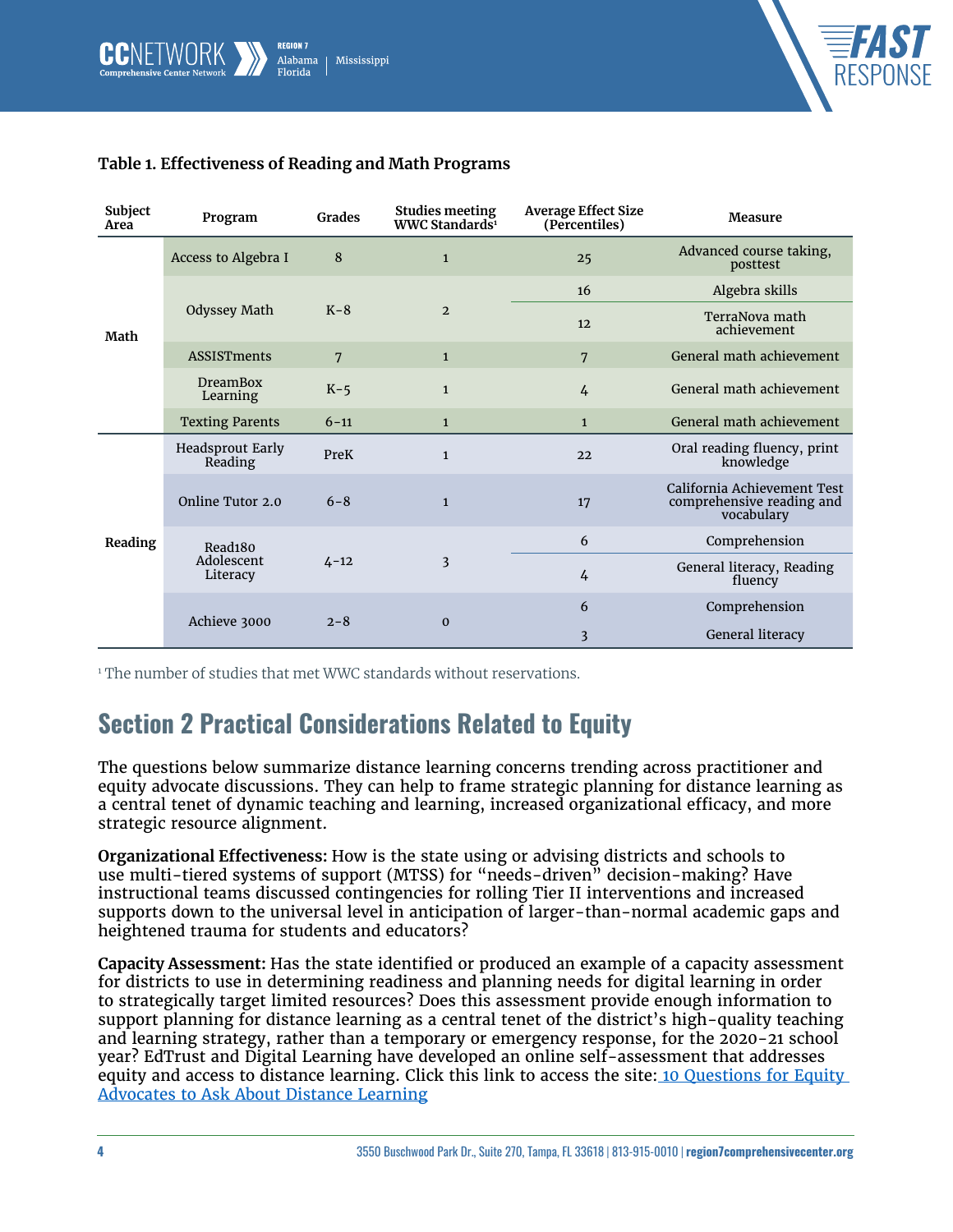



**Curriculum Selection and Development:** Has the state provided guidance to districts and schools on supporting educators at the building and classroom level in applying universal design for learning (UDL) principles and selecting high-quality, grade-level appropriate instructional materials and the necessary supports to allow all students to engage with all materials? To reduce burden in finding and selecting high-quality curriculum, are resources vetted, evidence-based, and organized clearly by grade level, content area, and academic standard or skills addressed?

**Professional Supports:** What professional supports, beyond professional development training in digital learning, is the state recommending districts provide to support educators, such as increased planning time, co-teaching teams, or additional coaching from instructional, data, and technology coaches? How are grade-level teams, subject area teams, and teacher leaders and coaches being utilized: 1) for improved curriculum and lesson planning and 2) to reduce burden on individual teachers in order to reserve their time for small group instruction and individual student supports? The International Society for Technology in Education and EdSurge have curated numerous helpful online resources for educators available here: [Learning Keeps Going](https://www.learningkeepsgoing.org/)

Conditions for Learning: What guidance is the state providing to districts for structuring the physical and digital classrooms? Does the guidance support the varied social-emotional and instructional needs of students? Does the guidance address school connectedness, given the importance of relationships to academic and well-being outcomes? For related strategies and ideas developed by the Regional Educational Laboratory Central, click the link: Strategies to [Support Learning Along a Continuum of Internet Access](https://ies.ed.gov/ncee/edLabs/regions/central/pdf/RELCentral_Remote-Learning-QC-Handout.pdf)

**Family Support:** What specific and actionable guidance, supports, and training are the state and district providing to parents to build capacity to support their children's learning at home, based on caregiver and community feedback in the capacity assessment and their Spring 2020 experiences with remote learning?

Additional considerations are given in a report prepared by The MIT Teaching Systems Lab. It is a relevant, comprehensive report with recommendations on best practices providing distance learning during COVID-19. To access the report and website, click this link: [Remote Learning](https://edarxiv.org/437e2)  [Guidance from State Education Agencies During the COVID-19 Pandemic: A First Look](https://edarxiv.org/437e2).

## Conclusion

Educators at state, district, and local levels require evidence-based information to support them with developing effective systems to address instruction during the COVID-19 pandemic. *Issues centered on instructional equity must be at the forefront of their work* to allow continued learning for all students during these challenging times. *Developing capacity to implement and scale up instructional technology has become paramount.* Fortunately, distance learning has been a part of the education system for decades and is more relevant now as schools develop plans offering an array of educational platforms, including distance learning, traditional learning on campus, and a hybrid of the two. The information provided in this Fast Response report summarizes best practices on distance and online learning discussed in the literature and offers reflective questions to support educators who are tackling these new problems of practice. The second part of this Fast Response series highlights approaches four states are using to address instruction during COVID-19.